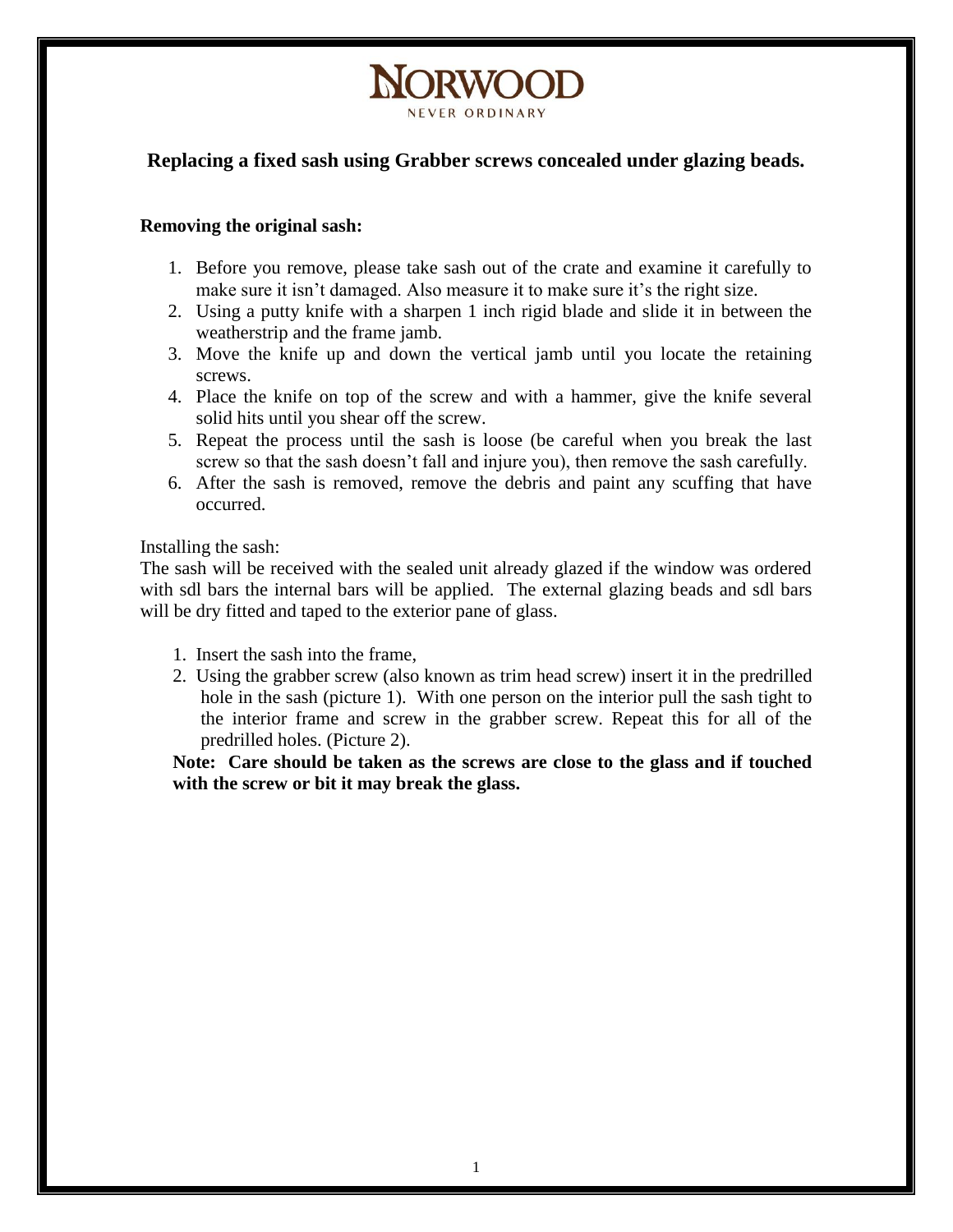



Grabber screw in place through

predrilled sash

3. Apply the glazing beads as shown in picture 3 using a pin nailer.

4. Patch and touch up all punctures to the paint.

Exterior Casing